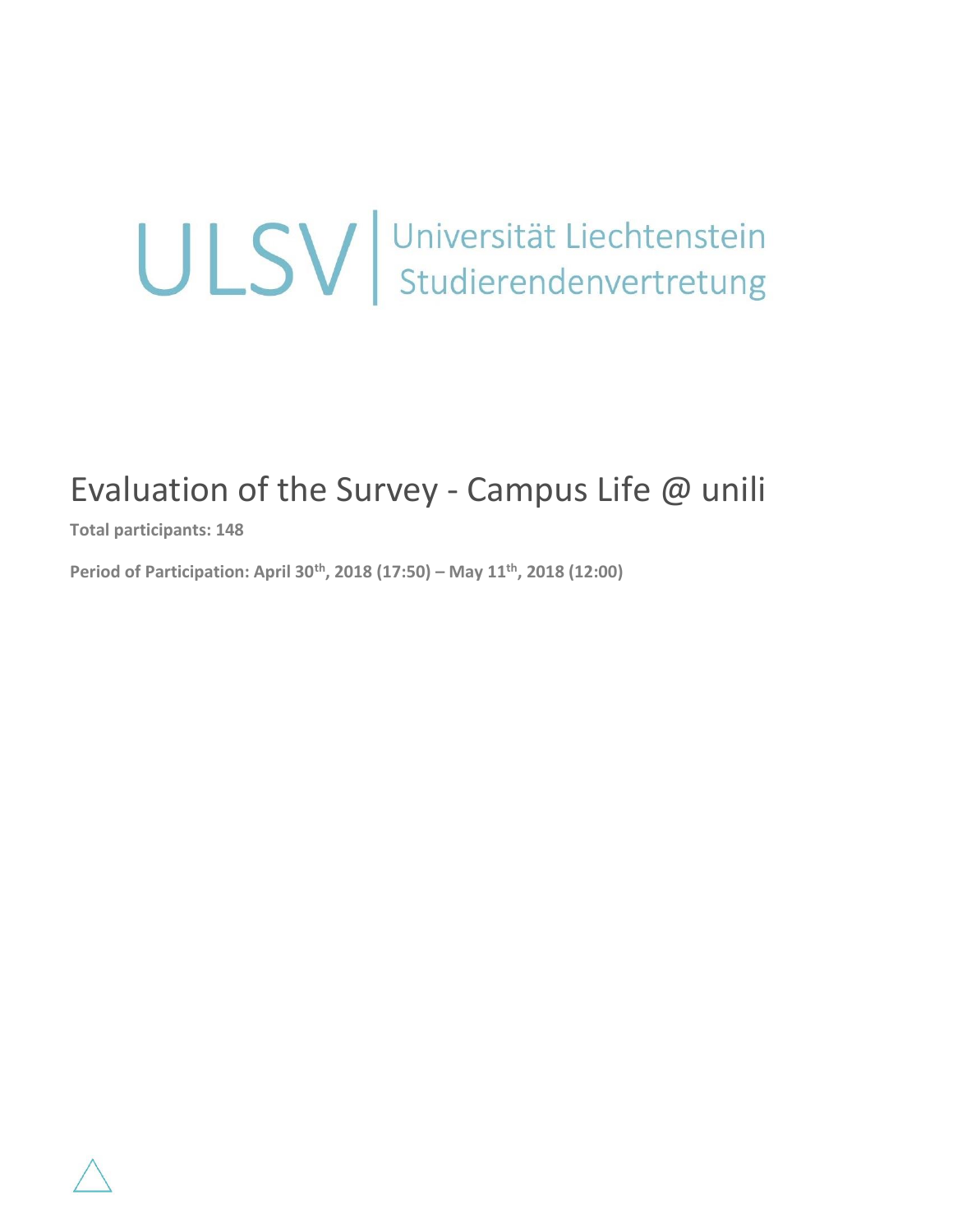**Does the university have the necessary infrastructure for an active campus life?**



| # | Antwort      | %      | Zähler |
|---|--------------|--------|--------|
| 1 | hell yeah!   | 29.73% | 44     |
| 2 | i don't care | 14.19% | 21     |
| 3 | hell no!     | 56.08% | 83     |
|   | Summe        | 100%   | 148    |

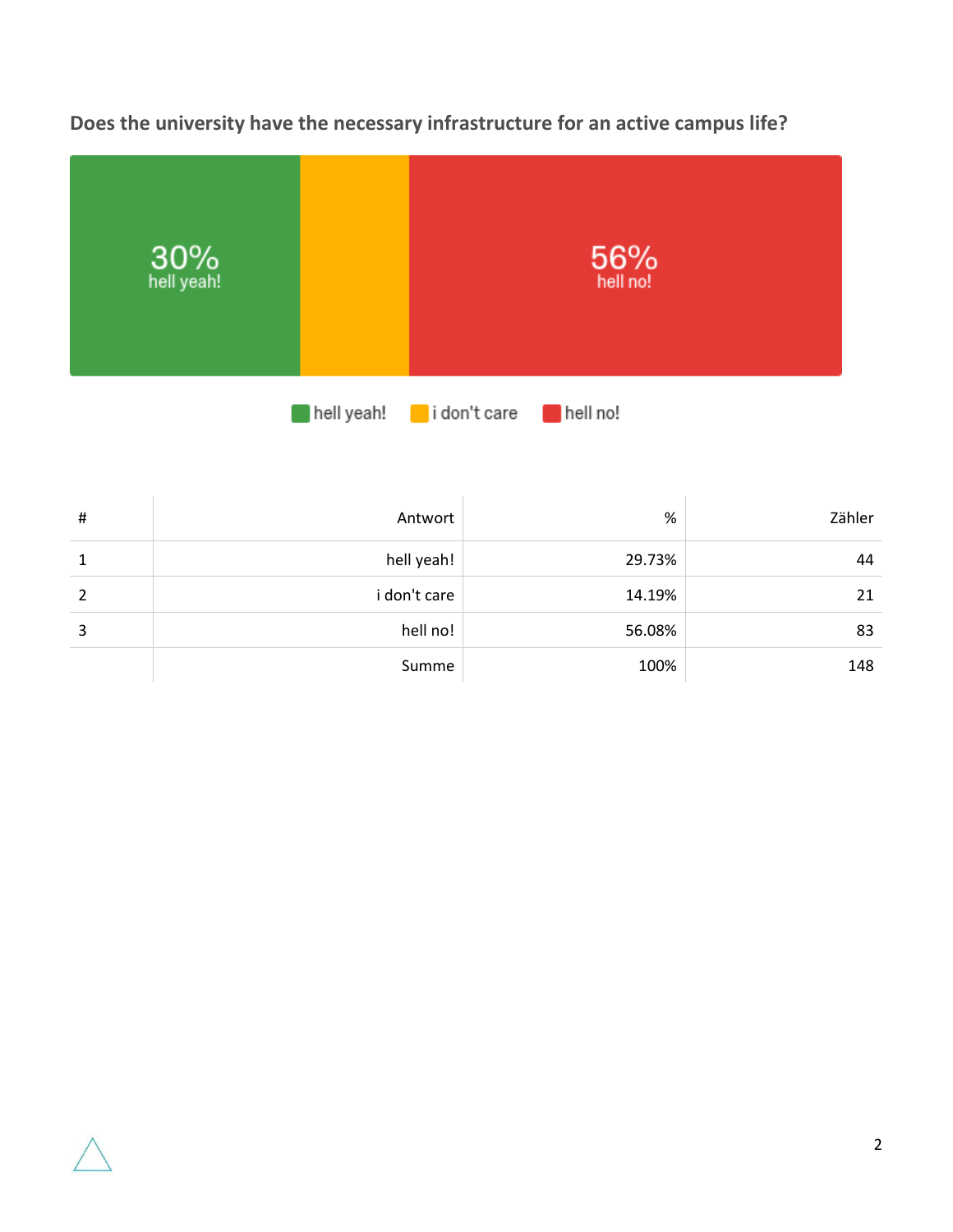**Are there enough rooms for students to relax, study,...?**

| $24\%$ sure! | <b>71%</b><br>not at all!                           |
|--------------|-----------------------------------------------------|
|              | i don't care<br>$\blacksquare$ not at all!<br>sure! |

| $\sharp$       | Antwort      | %      | Zähler |
|----------------|--------------|--------|--------|
| 1              | sure!        | 23.65% | 35     |
| $\overline{2}$ | i don't care | 5.41%  | 8      |
| 3              | not at all!  | 70.95% | 105    |
|                | Summe        | 100%   | 148    |

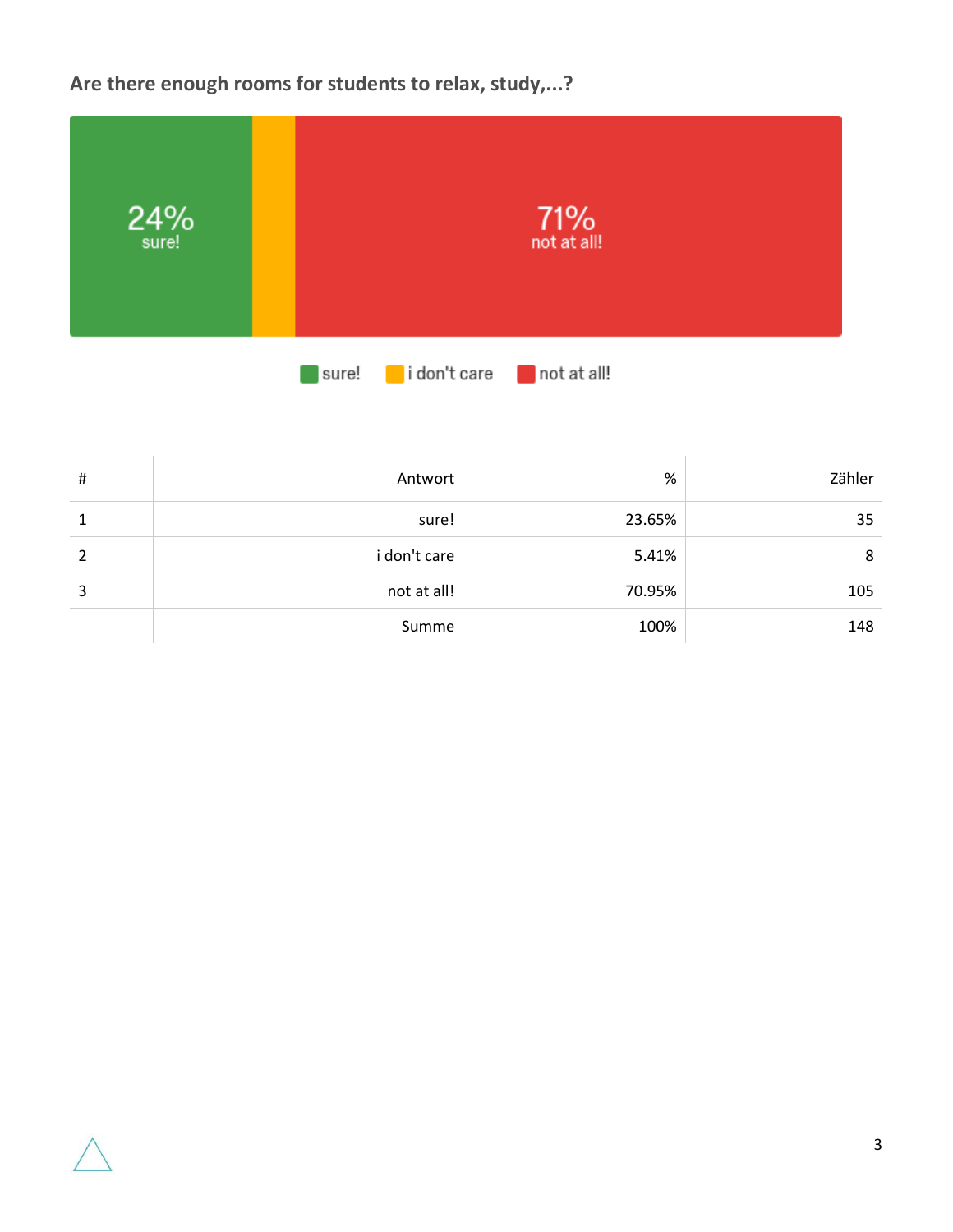**Are you satisfied with the offer in the library? What can be improved? (multiple answers possible)**



| #              | Antwort                 | %      | Zähler |
|----------------|-------------------------|--------|--------|
| 5              | other                   | 13.08% | 28     |
| 3              | more digital sources    | 28.50% | 61     |
| 2              | more books              | 25.70% | 55     |
| $\mathbf{1}$   | longer opening hours    | 22.90% | 49     |
| $\overline{4}$ | i don't use the library | 9.81%  | 21     |
|                | Summe                   | 100%   | 214    |

#### other

more tables/ seats, better chances to work alone and not get distracted by others

#### more seatings

#### more tables

having to use the baskets isn't too convenient, especially since the lockers are placed before leaving through the security gate

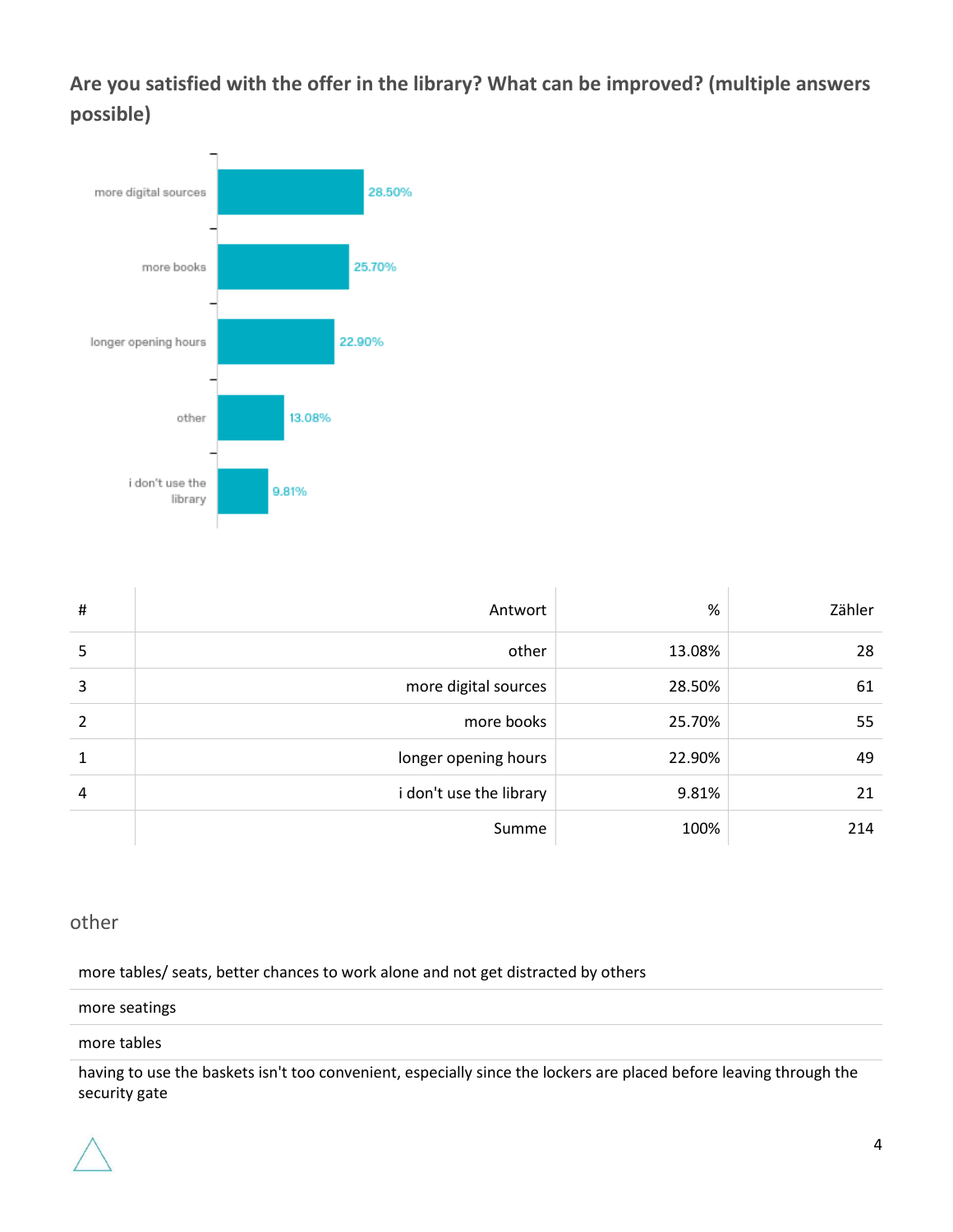sometimes more tables to write and relaxe

Good

more about design, art in general, and definietelly more about architecture theorie - there is no possibility to wander through many books of photography, design, art and to get inspired of them!

satisfied :)

An online catalogue that's not only in German

satisfied

totally satisfied. but the library is usually too packed. therefore not enough space for a lot of students :(

the personals do not care about speaking quite. i asked them several times that im studying here and they really didnot care and behave not really good, especially the employees not students working there

better access to papers and search databases

| more space                                                                                                                  |
|-----------------------------------------------------------------------------------------------------------------------------|
| it's ok                                                                                                                     |
| library is perfect. maybe a bit low capacity                                                                                |
| More space needed                                                                                                           |
| The library's size is extremely small. IF you would like to read something and relax or study would bequite<br>challenging! |
| more tables                                                                                                                 |
| more space                                                                                                                  |
| Zugang mit Studentenausweis (RFID Sensor an den Aussentüren -> Kontrolle wer ein und ausgeht - kein Argus<br>notwendig)     |
| I'm satisfied.                                                                                                              |
| more workspace                                                                                                              |
| The stuff in the library doesn't care about the noise they are making                                                       |
| more access for springer link                                                                                               |
| More tables and books                                                                                                       |
| I think the library is alright.                                                                                             |
|                                                                                                                             |

More seat, bigger place

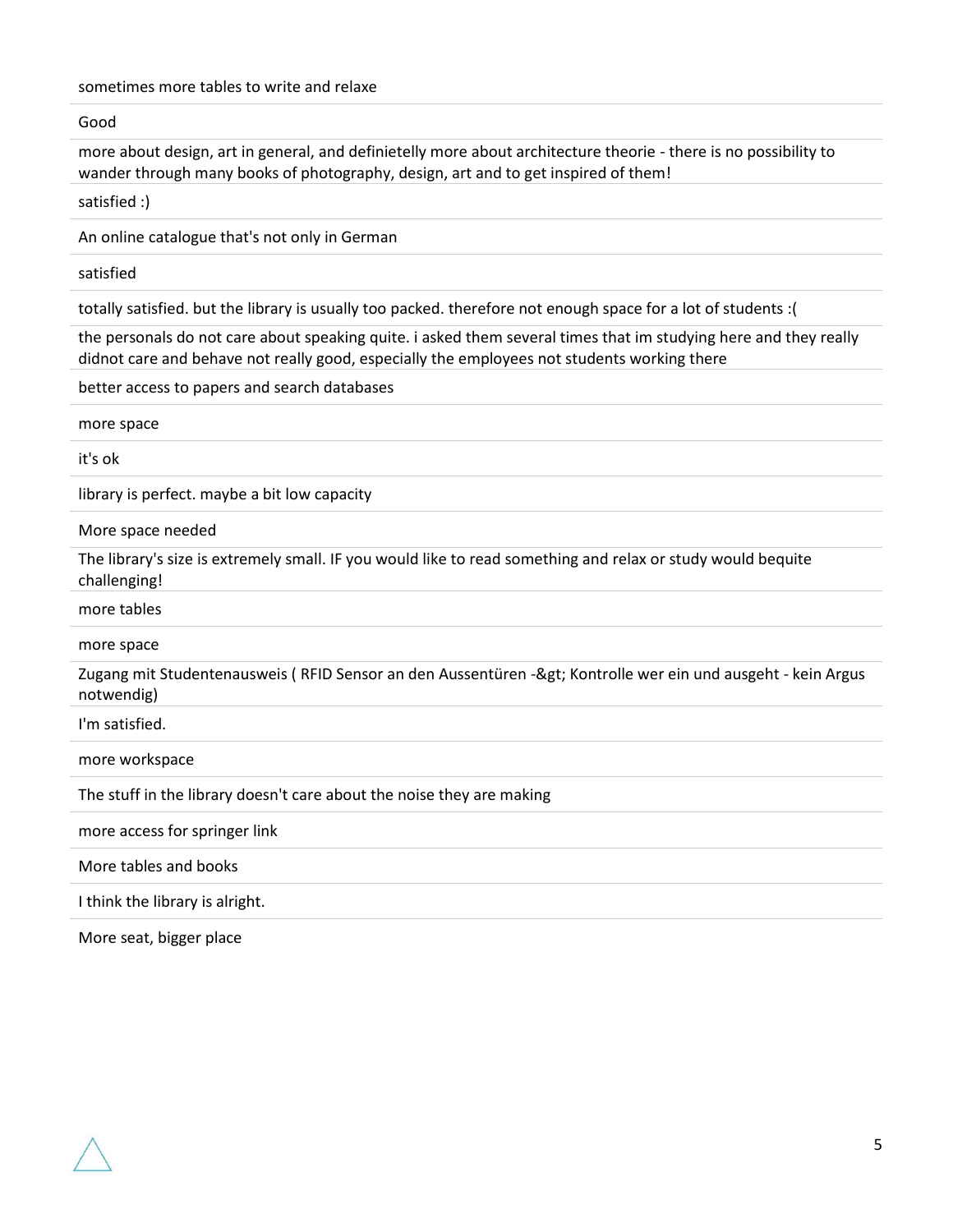# **Are you satisfied with the Cafeteria?**



| # | Antwort       | %      | Zähler |
|---|---------------|--------|--------|
| 1 | we love Erika | 63.51% | 94     |
| 2 | i don't care  | 19.59% | 29     |
| 3 | eww!          | 16.89% | 25     |
|   | Summe         | 100%   | 148    |

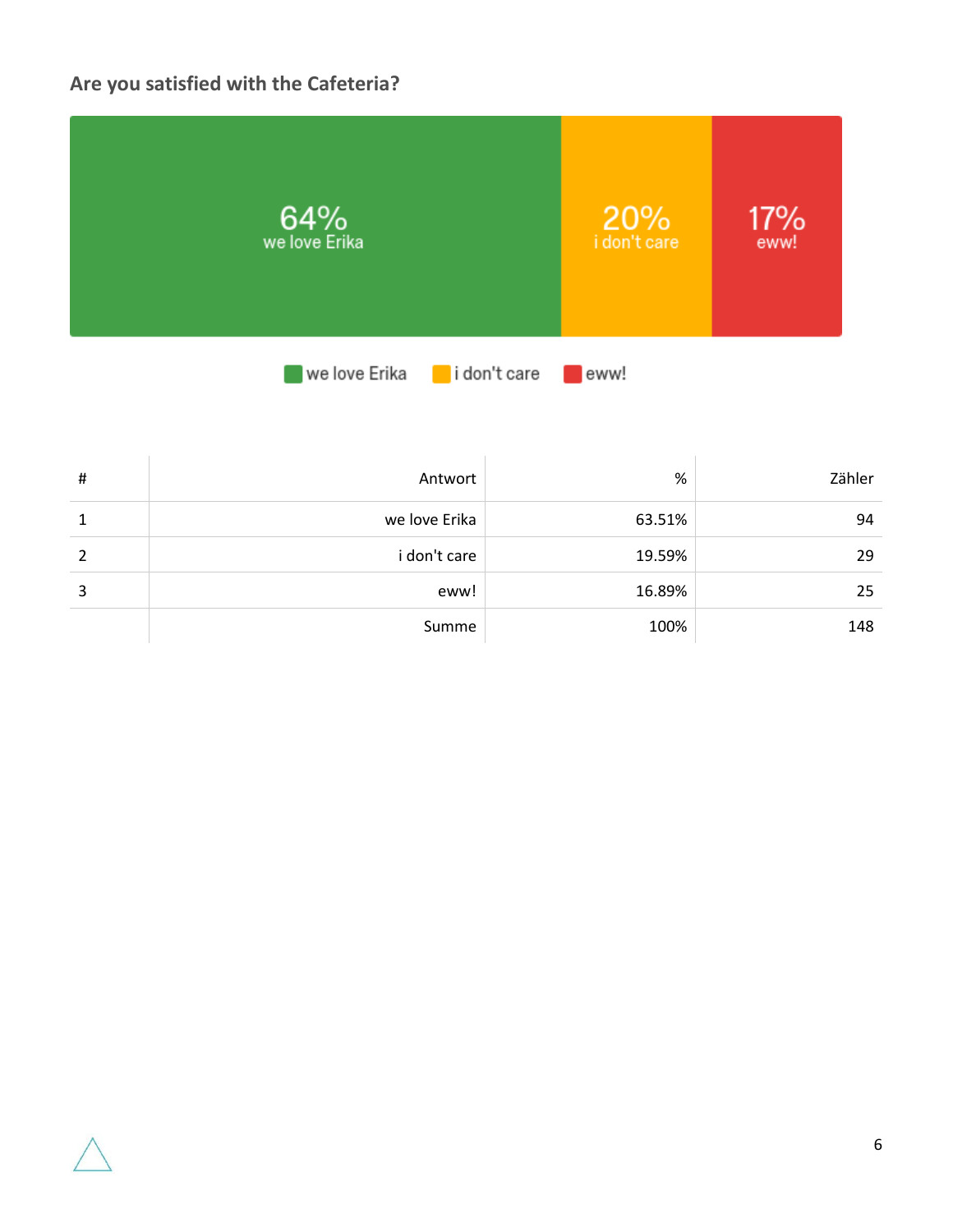## **What can be improved in the Cafeteria? (multiple answers possible)**



| $\sharp$       | Antwort                 | %      | Zähler |
|----------------|-------------------------|--------|--------|
| 1              | longer opening hours    | 31.62% | 86     |
| $\overline{2}$ | wider offerings         | 16.91% | 46     |
| 3              | nothing, we love Erika! | 6.25%  | 17     |
| 4              | better quality food     | 18.75% | 51     |
| 6              | pricing                 | 22.06% | 60     |
| 5              | others                  | 4.41%  | 12     |
|                | Summe                   | 100%   | 272    |

#### others

#### more vegetarian menus

I always have trouble with my stomac after the food there. I have no Idea what they do. Anyway I love veggies, but the way the cook them, all veggies taste the same. there are not many options for vegetarians who want to eat healthy / get inspired by hiltl or tibits

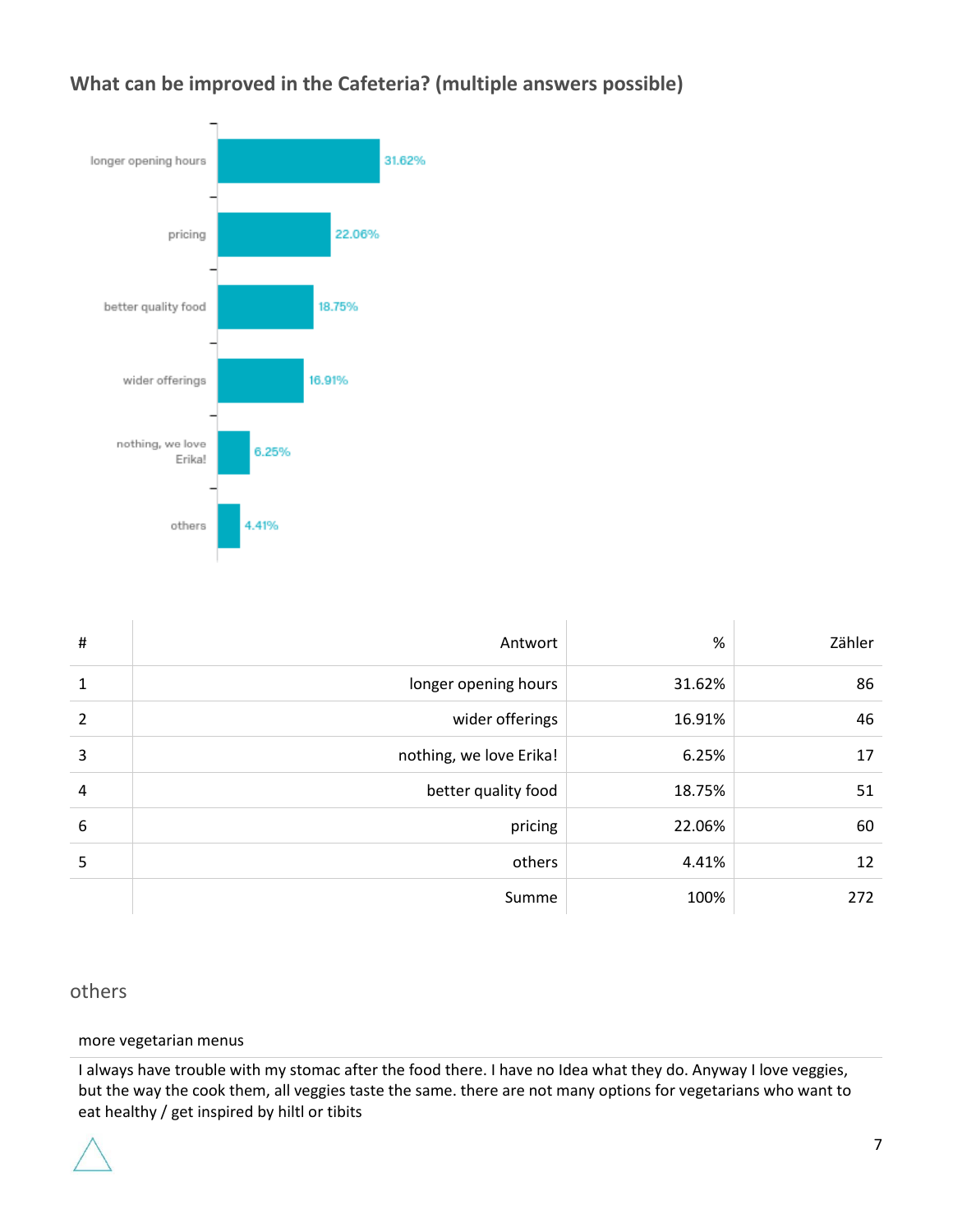saturday uni some offers, longer opening hours of coffee machine (2.50 but really good coffee)

Erika is amazing but products, prices, and opening hours could be improved.

Snacks/sandwiches could be improved

the weekly dish should be vegetarian (no fish involved)

Friday ... No fish .... Vegetarian

More healthy food, realistic prices (tbh we all go to austria for shopping so don't bullshit your own students)

more vegan options :)

You MUST expand the luch hours! Servin luch untill 13:30 is not eno7ght. There are cultures from all around the world and in some of them, luch time is not around the noon.

More vegetarian food

opens at 8.15 a.m.

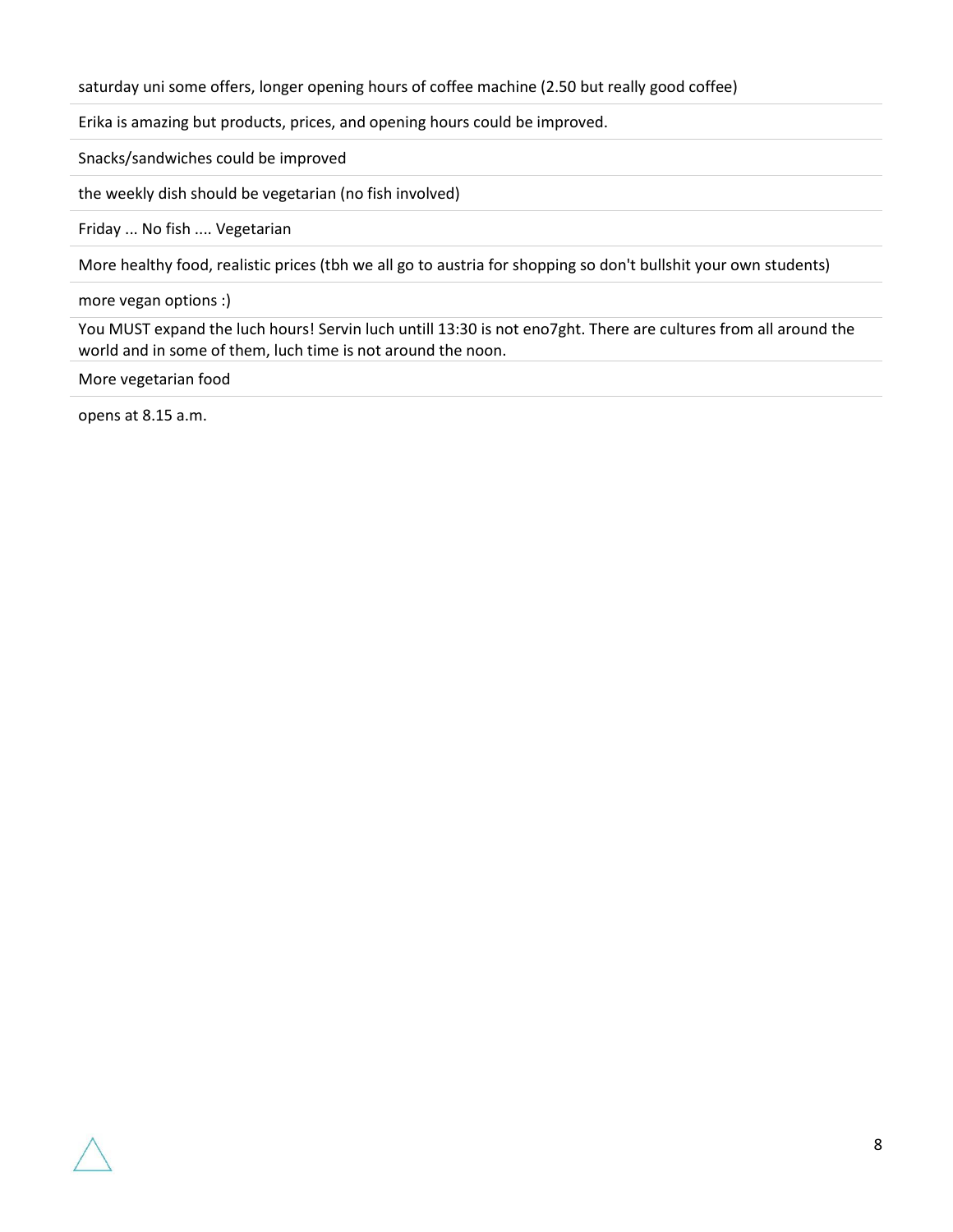# **Do you attend events that take place at the university?**



Always! I like all of them. (11%) maybe, if i have time... (73%)

Events? Haven't heard about any. (16%)

| $\sharp$ | Antwort                          | %      | Zähler |
|----------|----------------------------------|--------|--------|
| 1        | Always! I like all of them.      | 10.81% | 16     |
| 2        | maybe, if i have time            | 72.97% | 108    |
| 3        | Events? Haven't heard about any. | 16.22% | 24     |
|          | Summe                            | 100%   | 148    |

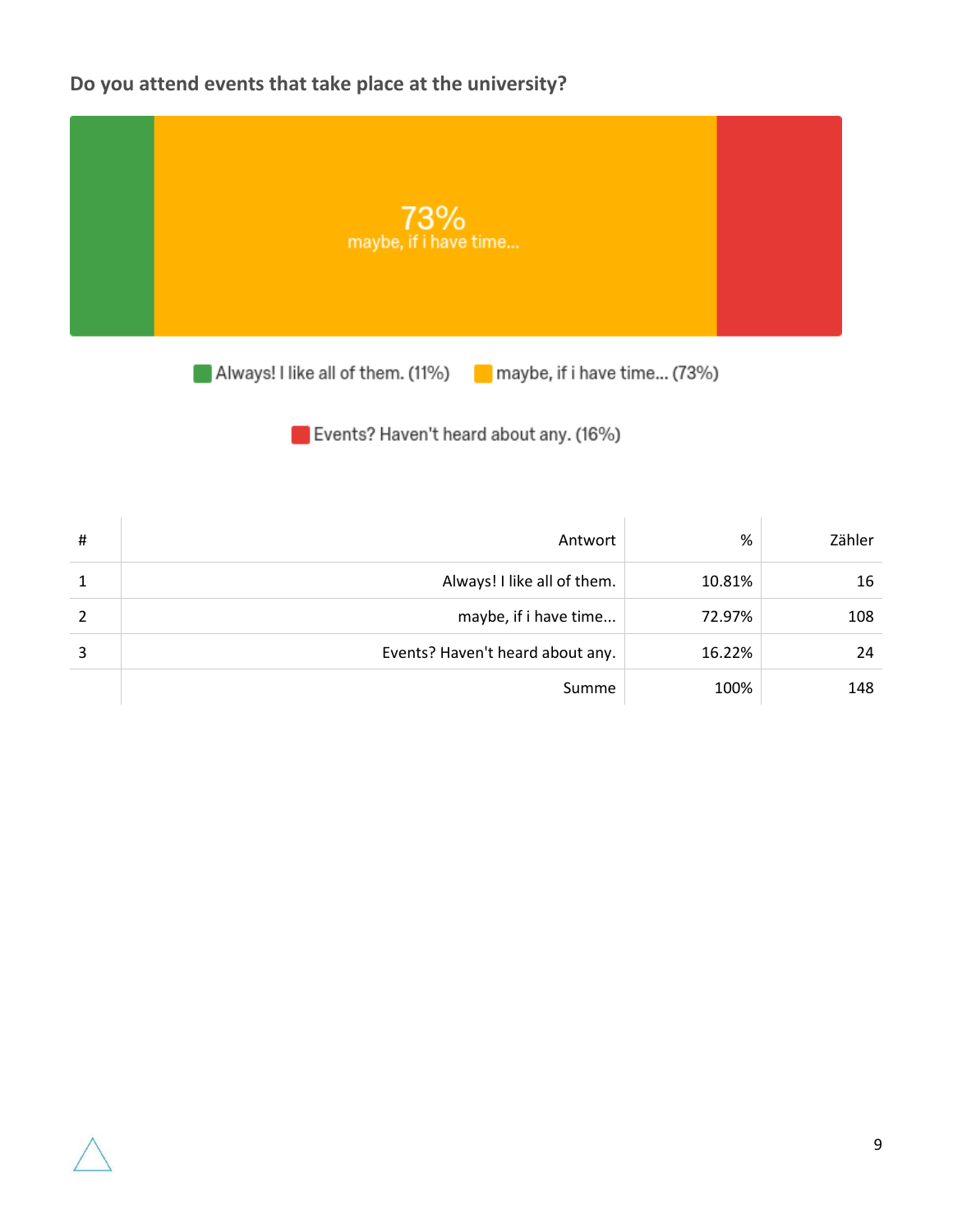# **Are you satisfied with the current events?**



love em' lidon't care no, there is not enough or the wrong offer

| #            | Antwort                                    | %      | Zähler |
|--------------|--------------------------------------------|--------|--------|
| $\mathbf{1}$ | love em'                                   | 22.97% | 34     |
| 2            | i don't care                               | 38.51% | 57     |
| 3            | no, there is not enough or the wrong offer | 38.51% | 57     |
|              | Summe                                      | 100%   | 148    |

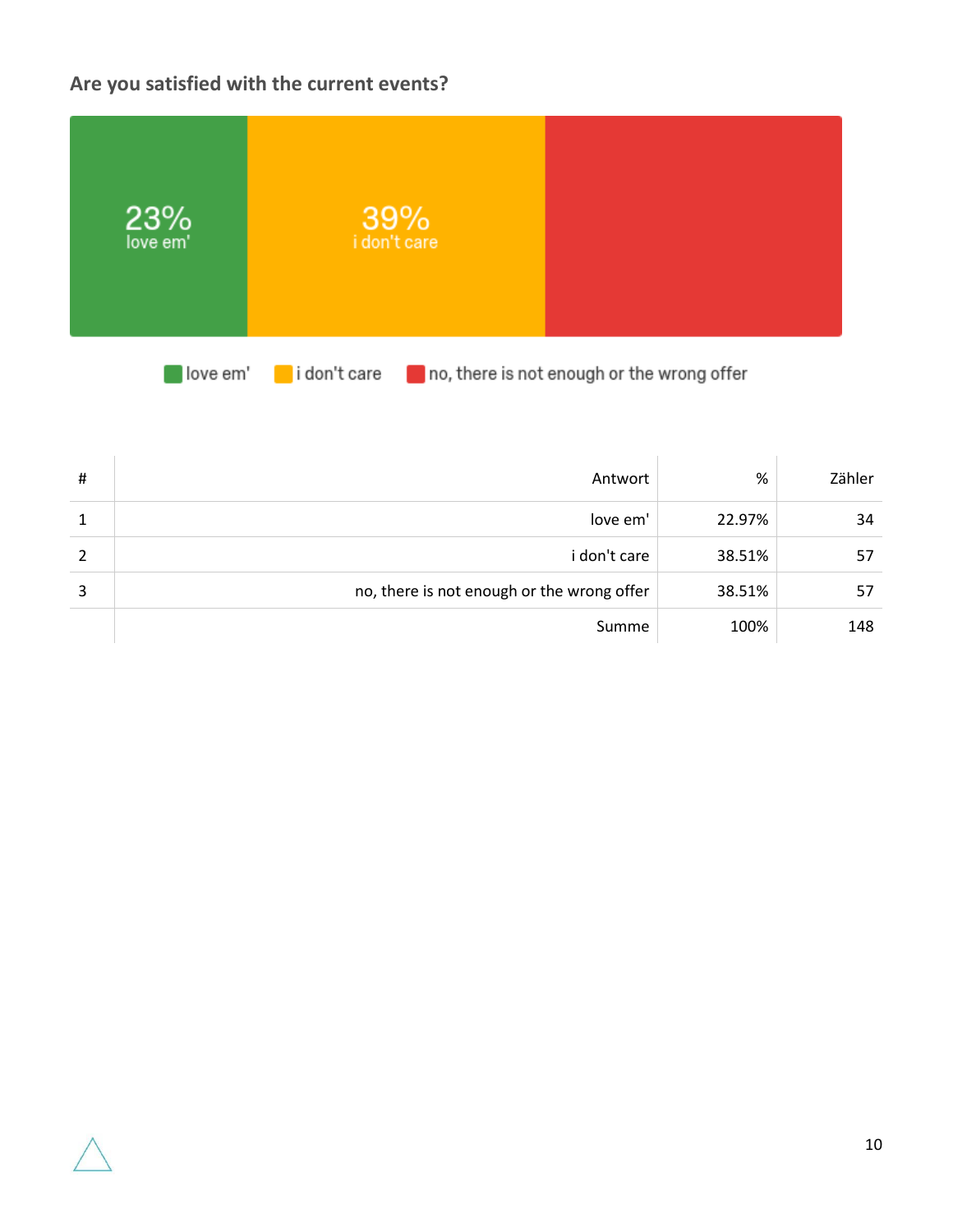**Would you like to have a closer exchange with students from the Bachelor and Master studies or from other Institutes?**



| $\sharp$       | Antwort                         | %      | Zähler |
|----------------|---------------------------------|--------|--------|
| $\mathbf{1}$   | That would be great!            | 35.81% | 53     |
| 2              | There could be more interaction | 35.81% | 53     |
| 3              | I am satisfied with the offer   | 20.27% | 30     |
| $\overline{4}$ | Hm no. I know enough people     | 8.11%  | 12     |
|                | Summe                           | 100%   | 148    |

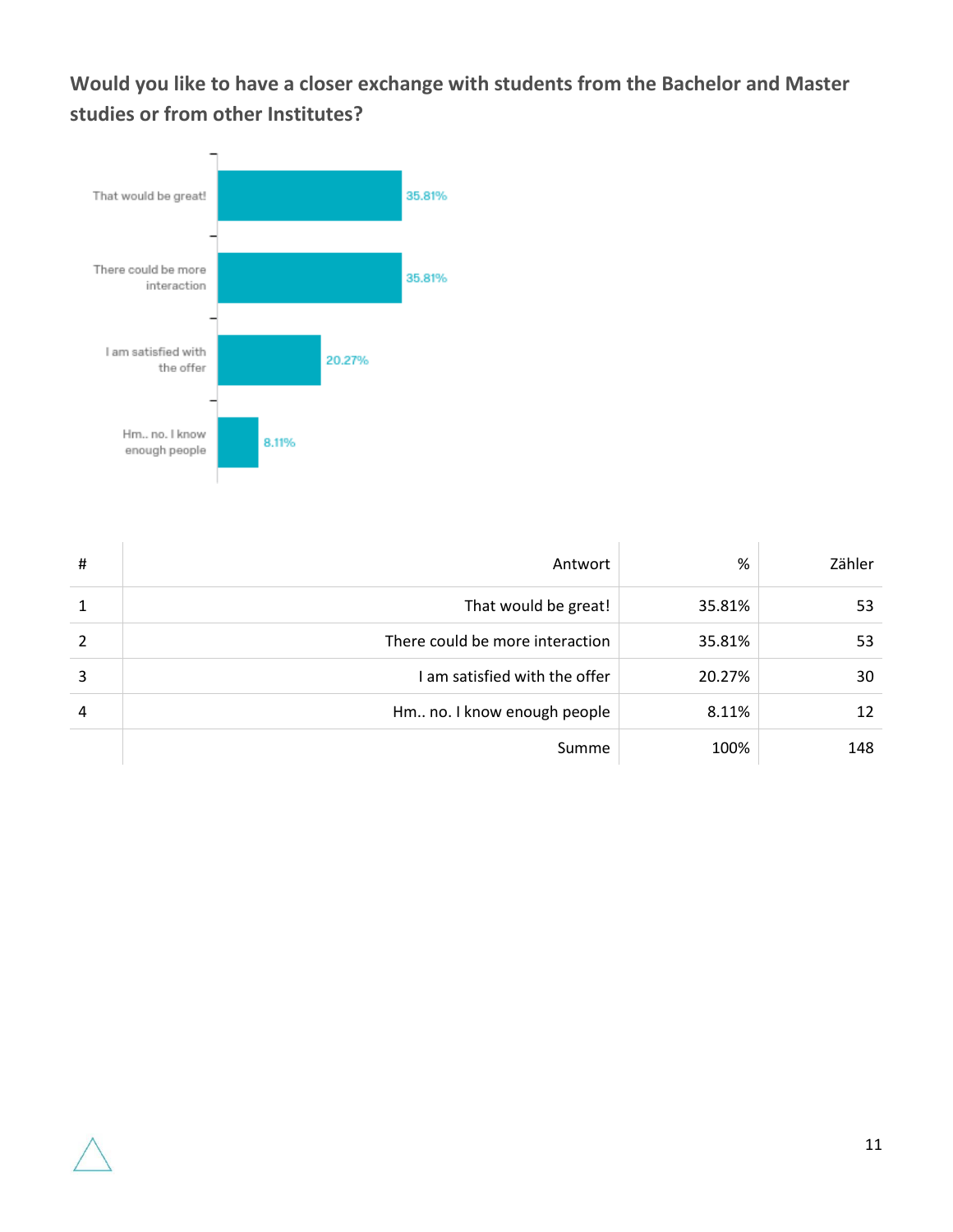**How satisfied are you with the current opportunities on the uni.li campus (infrastructure, events, ...)?**



| #              | Antwort         | %      | Zähler |
|----------------|-----------------|--------|--------|
| $\mathbf{1}$   | Fully satisfied | 2.03%  | 3      |
| 2              | satisfied       | 26.35% | 39     |
| 3              | neutral         | 50.00% | 74     |
| $\overline{a}$ | unsatisfied     | 21.62% | 32     |
|                | Summe           | 100%   | 148    |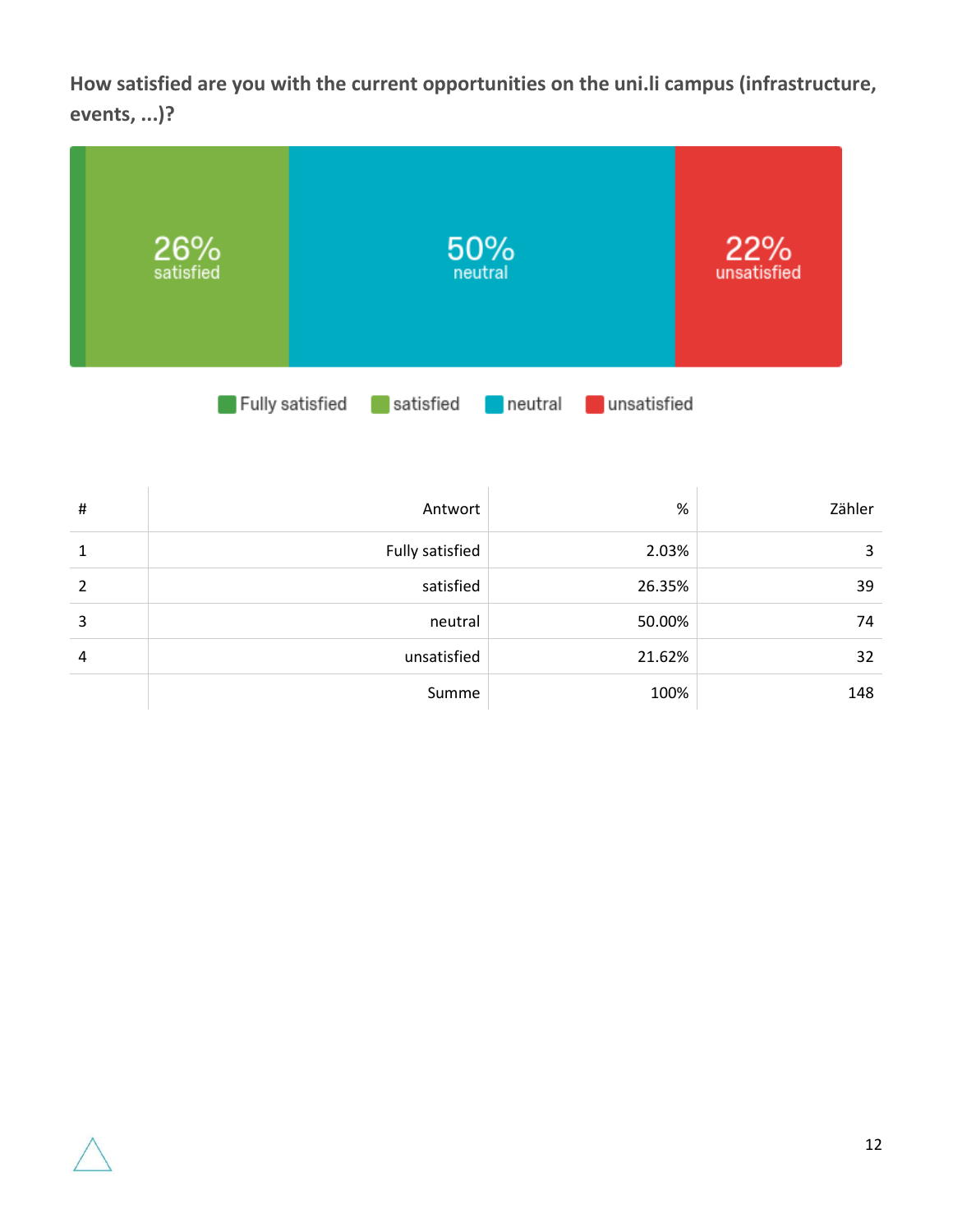### **Does the curriculum offer space for extracurricular engagement?**



not at all, workload is too high (53%)

| # | Antwort                                                                   | %      | Zähler |
|---|---------------------------------------------------------------------------|--------|--------|
|   | sure, i have almost too much free time                                    | 4.05%  | 6      |
|   | it is balanced, hence i am involved in the university in my free time     | 25.68% | 38     |
| 3 | there would be time but i am not interested in extracurricular engagement | 17.57% | 26     |
| 4 | not at all, workload is too high                                          | 52.70% | 78     |
|   | Summe                                                                     | 100%   | 148    |

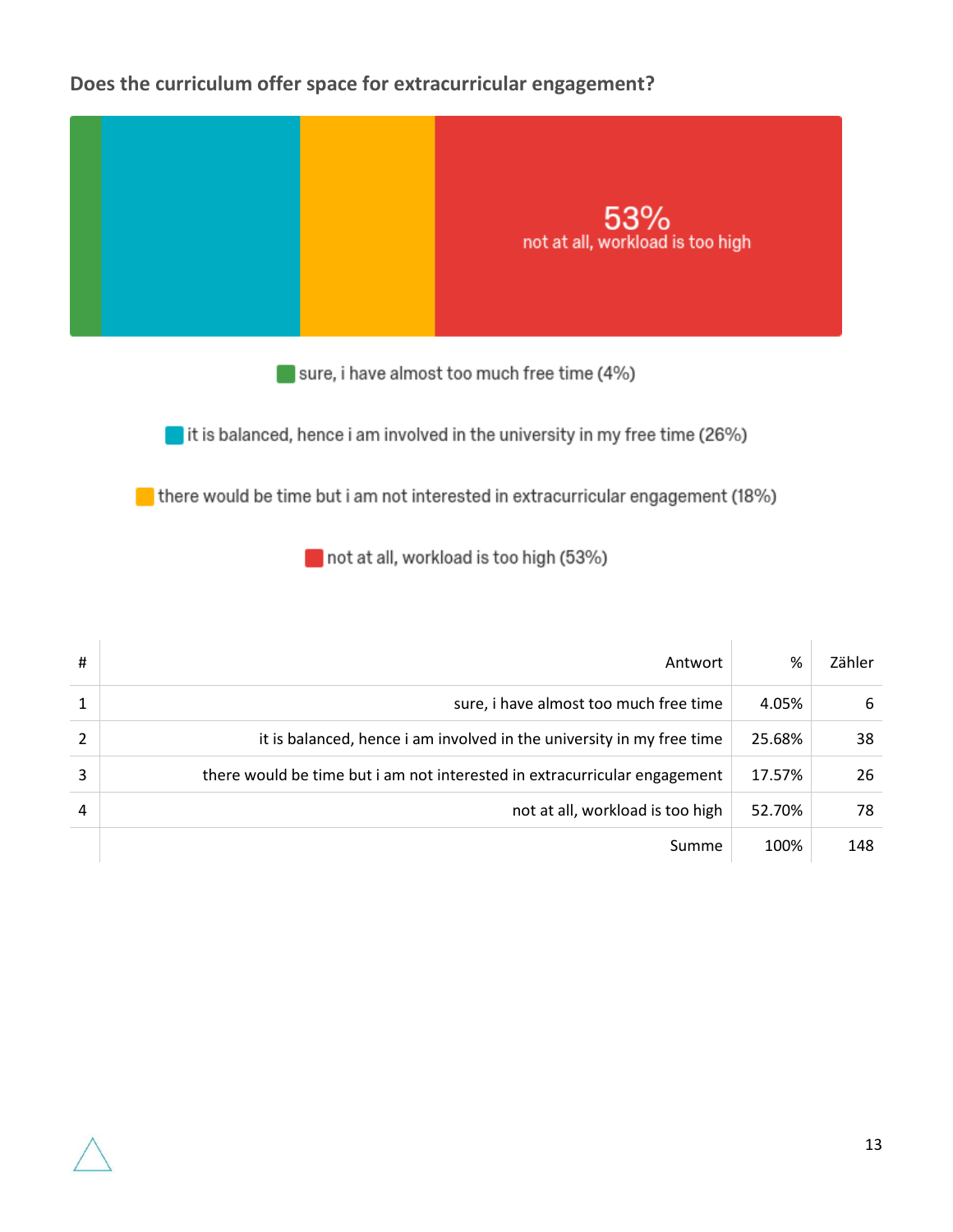**Would you be interested in extracurricular courses, seminars or workshops (e.g. project management, visualization, bookbinding etc.) which are initiated by other students or yourself?**



Would be cool, but there is no time Why not as Cross Faculty Elective?

not interested

| # | Antwort                             | %      | Zähler |
|---|-------------------------------------|--------|--------|
|   | Would be cool, but there is no time | 43.24% | 64     |
|   | Why not as Cross Faculty Elective?  | 47.97% | 71     |
| 3 | not interested                      | 8.78%  | 13     |
|   | Summe                               | 100%   | 148    |

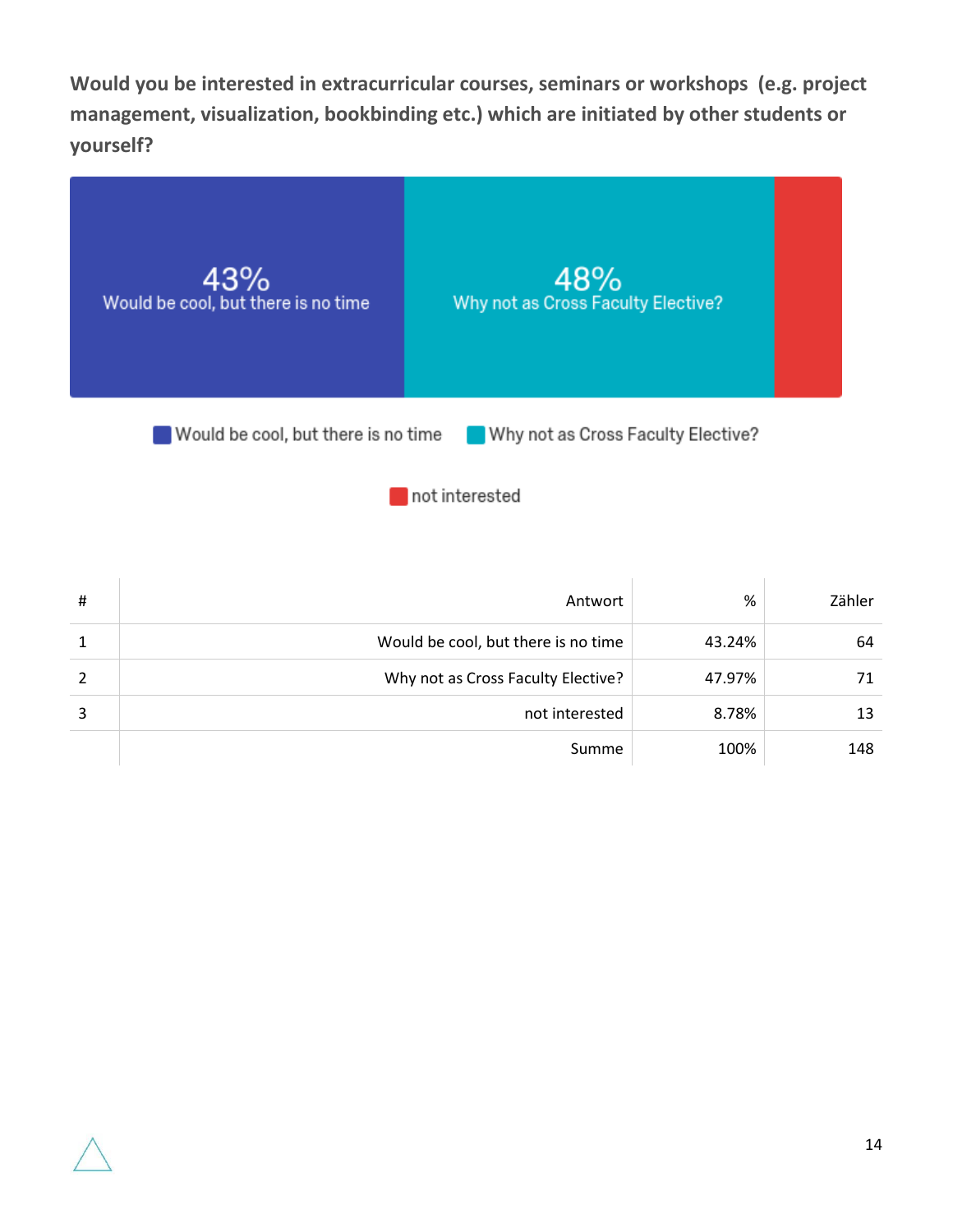**Would you like to organize (if possible) such seminars, courses or workshops yourself?**



| # | Antwort                | %      | Zähler |
|---|------------------------|--------|--------|
| 1 | sure, would love that! | 18.92% | 28     |
| 2 | i don't knowmaybe      | 50.68% | 75     |
| 3 | no, never              | 30.41% | 45     |
|   | Summe                  | 100%   | 148    |

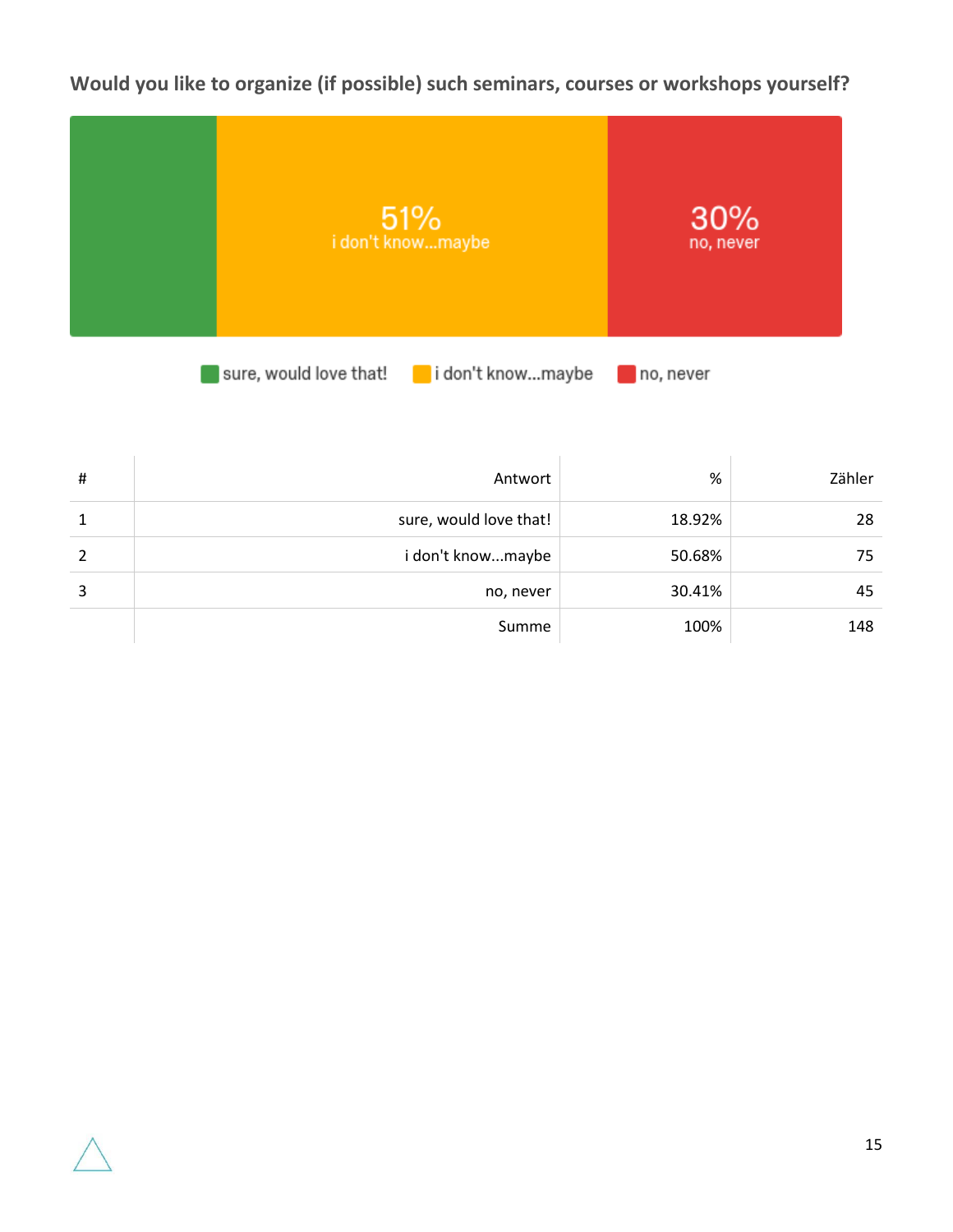**Would you be interested in additional study trips (company visits, cities/constructions,...)?**



# Antwort % Zähler 1 yes! yes! yes! yes! 75.68% 112 2 well, uhmm....no idea 17.57% 26  $\begin{array}{|c|c|c|c|c|}\hline \text{3} & \text{6.76\%} & \text{10}\ \hline \end{array}$ 

Summe 100% 100% 148

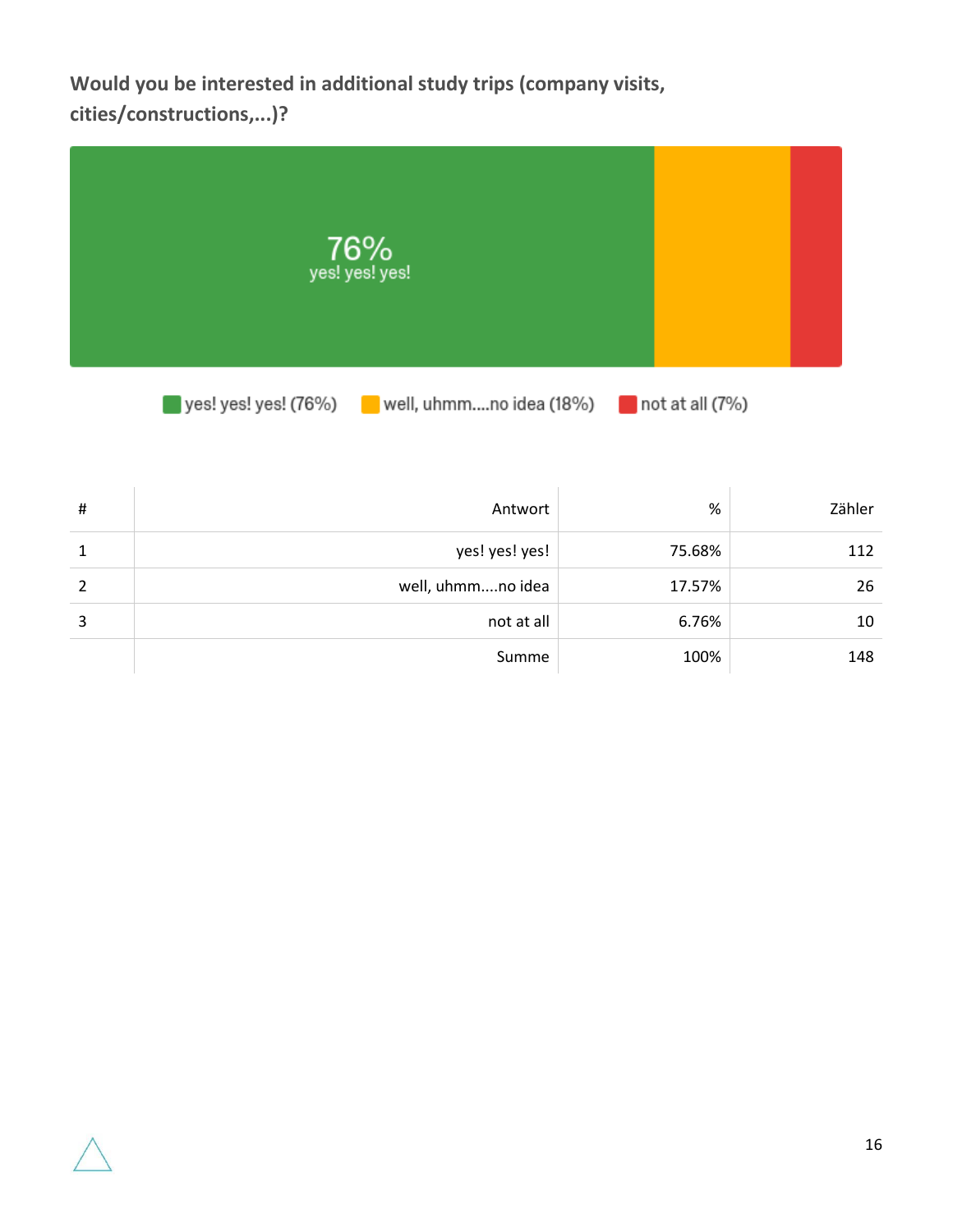# **What do you think campus life should look like, what can be improved? (answer voluntary)**

What do you think campus life should look like, what can be improved? (answer voluntary)

more motivation for participating in events - more and sooner information

more seating areas, especially outside; free fruits (perhaps once a week); better heating in the winter

More time balance between life and work, additional architectural journeys

better meetingpoints for stressed students to hang out during workload like bar or somthing..

Earlier opening of Red Cube

Bring the bus station pleeeeeease closer to university. There is no reason why it is down there.

More opportunities to buy food (even at night), maybe an ATM

we have no big cities arround us öike other universities - we need more studentlife

Networking to other universities

Being honest, there is something like a parallel society existing among the different faculties/departments. At all, the missing life at the Uni that includes any parts or rather groups of it, should be something to pursue. Of course, the best way to do so is via events. Right in this context the next problem of the mismatching semester schedules comes up. This is a concrete aspect that could be brought in coherence. Furthermore, the school-like life (especially regarding the times actually housing life) would be something to be improved by offerings that makes the time at the Uni more valuable. That's also why I chose the option of unsatisfactory "relaxing rooms" etc. earlier on.

the university is a place for concentrated work -- which is not always possible because of to much noise or bad air/ too hot in summer! - if people want to chat and drink, do that in the dorm or at a club for such places - otherwise beerbottles and dirt remains in the studio. that sucks. its always the same people who have to clean up afterwards

reduce costs for printing

enough space for students to study, more transparency (organizational)

It would be nice to have a campus life, right now - I have the feeling this does not really exist. So for instance a coffee place, which is open all day long would invite people to meet. Furthermore, it would be nice to have a place which is located outside, especially now when spring start. More eating possibility would be nice. To sum it up, I think more places which are designed differently but all invite people to hang out and communicate would establish a campus life.

more extracurricular courses to learn for example arcitecture programms,...

the students should search contact to the country that hosts them. they live on their own and are ungrateful

More people have to join

Needs an overhaul of the Spinnerai

On other university campus, gthere is at least one party every week or month. In my opinion the university of Liechtenstein is seriously lacking this so called "campus life". it just doesnt feel like going to a university, without as many parties as at other universities. I also think that this is due to the fact that most bachelor (and some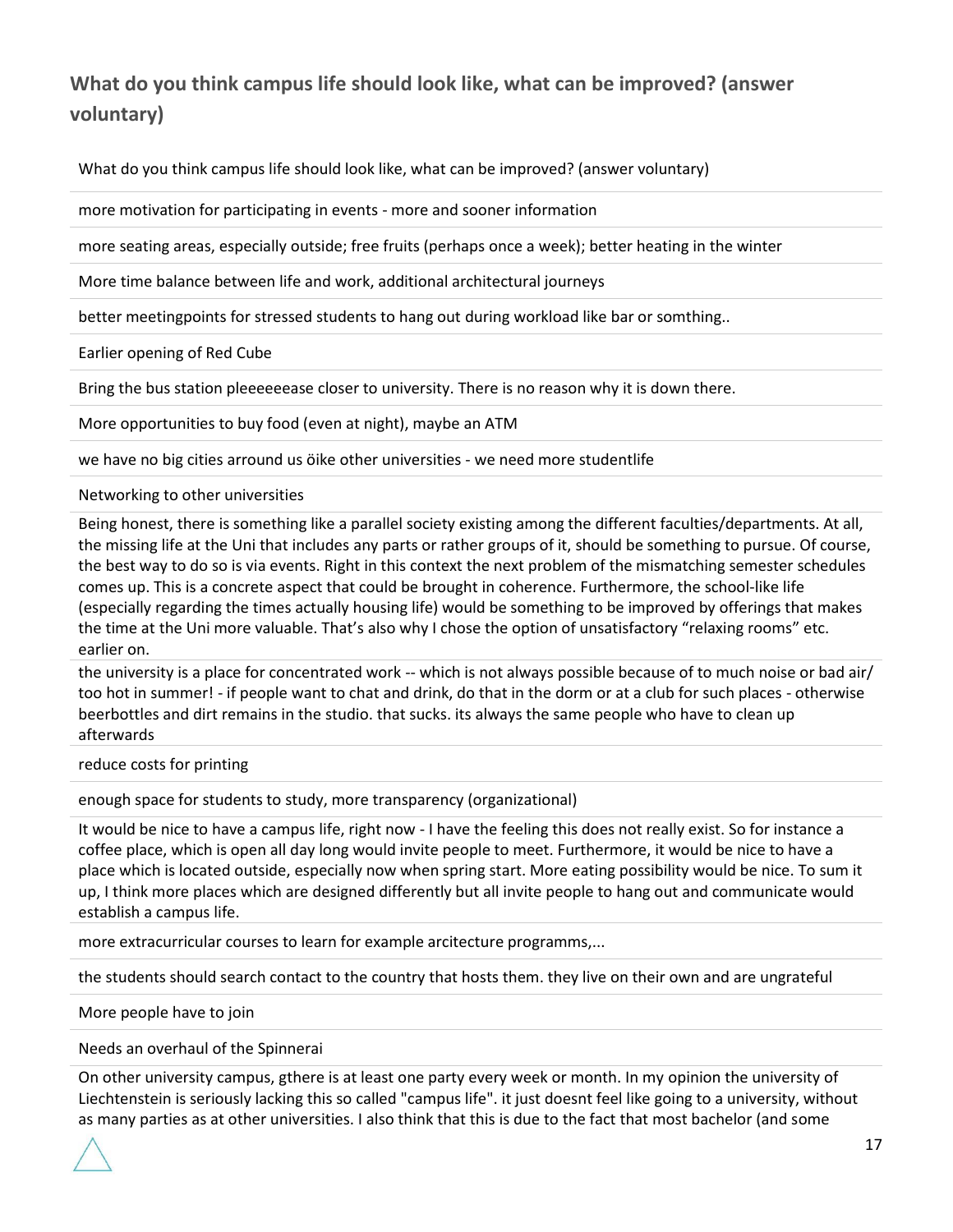master) students live in Austria. Because of that, most of them are unwilling to attend activities or events at the university, because they are too lazy to drive here. It's such a pain in the ass, how unsocial some of these people are. I guess it would be nice to have more social events (such as parties or BBQs) at the university, but this only works if the students themselves are willing to make these happen. The general problem relies on the administration and the participants obviously. But if you are a lazy fuck, who is unwilling to attend any of these events, then I guess not even the ULSV is able to "improve" our so called Campus life :)

for instance instead of current cross faculties we could have some sport hours like playing tennis, swimming pool, whatever. or playing instruments. something more practical. like different programs needed for different majors

More lounge space, exchange points (pls. indoor, heated & cosy)

probably i'm just blind but never saw any information about e.g. a beer pong challenge which suddenly took place

First of all we are following a problem I have read about in Germany, which is over stuffing material into the courses with the same structure. Sadly, many interesting courses turn out finally to a learn by heart (copy-paste) competition. Result, students are stressed, teachers are stressed finally a negative experience. In regards, to the campus life, the school needs a lot. First of all think of the issue/challenge the university is facing. Firstly, understand the environment, students are coming from Vorarlberg and the rest between Switzerland and Liechtenstein. So, say you throw a uni party how will these students get back home without driving (knowing how poor the connections are) so maybe a uni\_hostel would be a good idea, make some money make some student jobs and create some vibe! The library is too small, the mensa is small as well. No proper hang-out place with facilitates. That space in front /up the hill what is it doing there empty? Use it. We have such talented architects let them design something that won't hurt the view and the environment. Where are the student clubs? movie club, sports club, dancing club...etc. Not to forget the first point of over-stuffing the curriculum, believe me many students are not happy, it's just suffering which on the long-run would have a very negative reputation for the university.

Mehr/Bessere Event, damit auch die Pendler mal dableiben und auf einem Event mehr als max. 20 Leute auftauchen. + Bessere Werbung für die Events, das Plakate aufhängen und bisschen Werbung in Facebook geht an mind. 50% der Studenten komplett vorbei!

There is no campus life.

Try to impress every student by offering different kind of activities.

Fitness area

Beer at the vending machines for a single chf, and people will start to come

More useful or more interesting corps faculties such as photo shop or indesign courses

more diversity

We need a Bar, which is opne the whole day ;-) or a room to hang out and relax

Red cube should be open more often. Toast isch beschte!

Firt of all, the the workload is very high. Many stdunts are strugling with studies tasks and dont have enought time for other activities. I think that is the biggest problem. It isobvious that the Spinerrai does its best to imrove the campus life, but unfortunatelly, it is not enought. So, a slight decrease of the workload folled by more daily events such as barbicues, poker nights and so on would be a favourable campus life.

I am quite happy with how campus life looks like at the moment.

More seat

Red Cubes opens over lunch

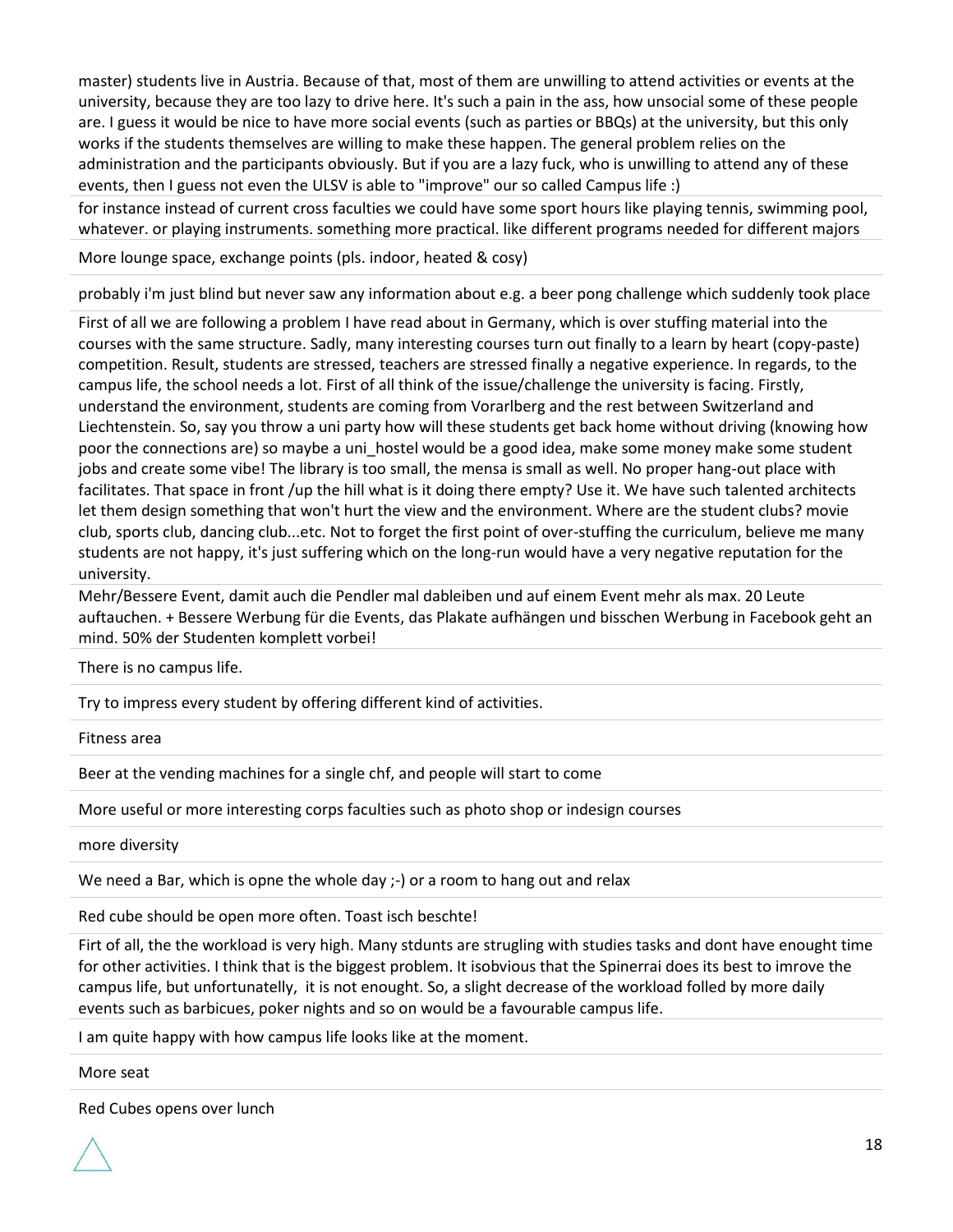**Do you think that the university communicates well? Do you know when something is going on?**



I have absolutely no idea what is going on (11%)

| # | Antwort                                    | %      | Zähler |
|---|--------------------------------------------|--------|--------|
|   | yes I am very well informed                | 29.73% | 44     |
| 2 | I try to keep myself updated               | 59.46% | 88     |
| 3 | I have absolutely no idea what is going on | 10.81% | 16     |
|   | Summe                                      | 100%   | 148    |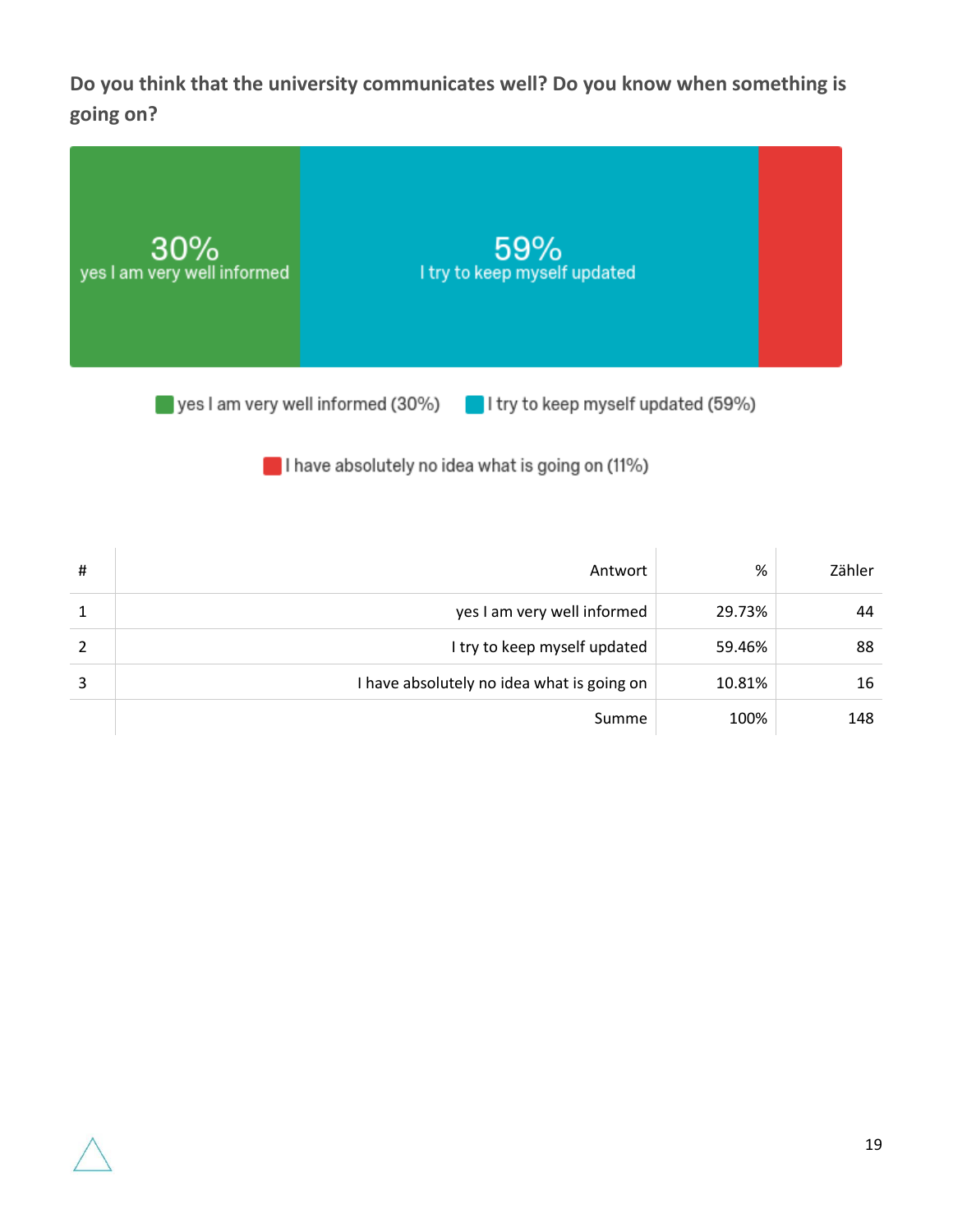**Would you be interested in a newsletter concerning campus topics?**



please... just stop sending mails. (18%)

| # | Antwort                         | %      | Zähler |
|---|---------------------------------|--------|--------|
| 1 | that would give a good overview | 50.68% | 75     |
| 2 | hm don't know                   | 31.08% | 46     |
| 3 | please just stop sending mails. | 18.24% | 27     |
|   | Summe                           | 100%   | 148    |

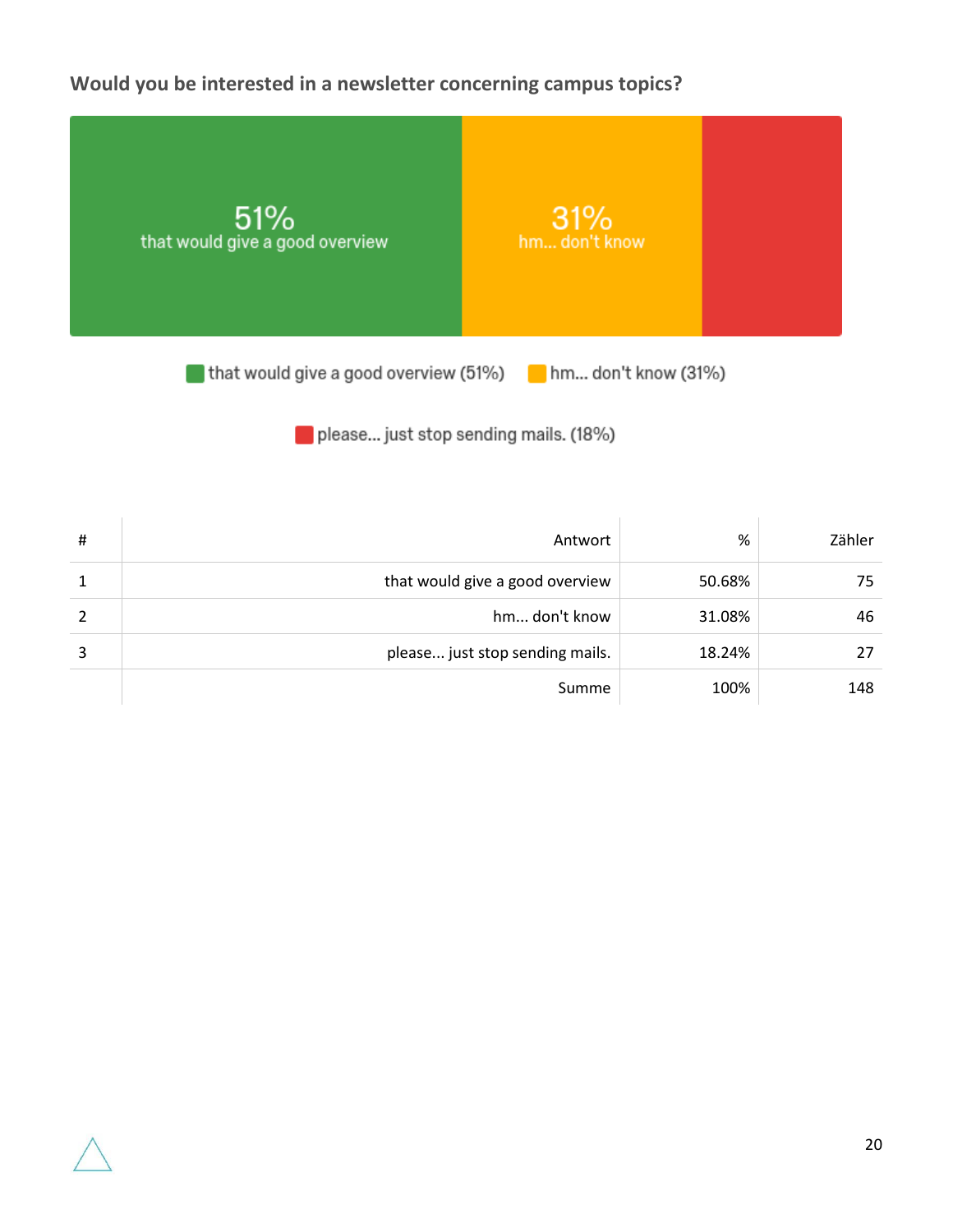

| # | Antwort | %      | Zähler |
|---|---------|--------|--------|
| 1 | male    | 46.62% | 69     |
| 2 | female  | 52.70% | 78     |
| 3 | other   | 0.68%  |        |
|   | Summe   | 100%   | 148    |

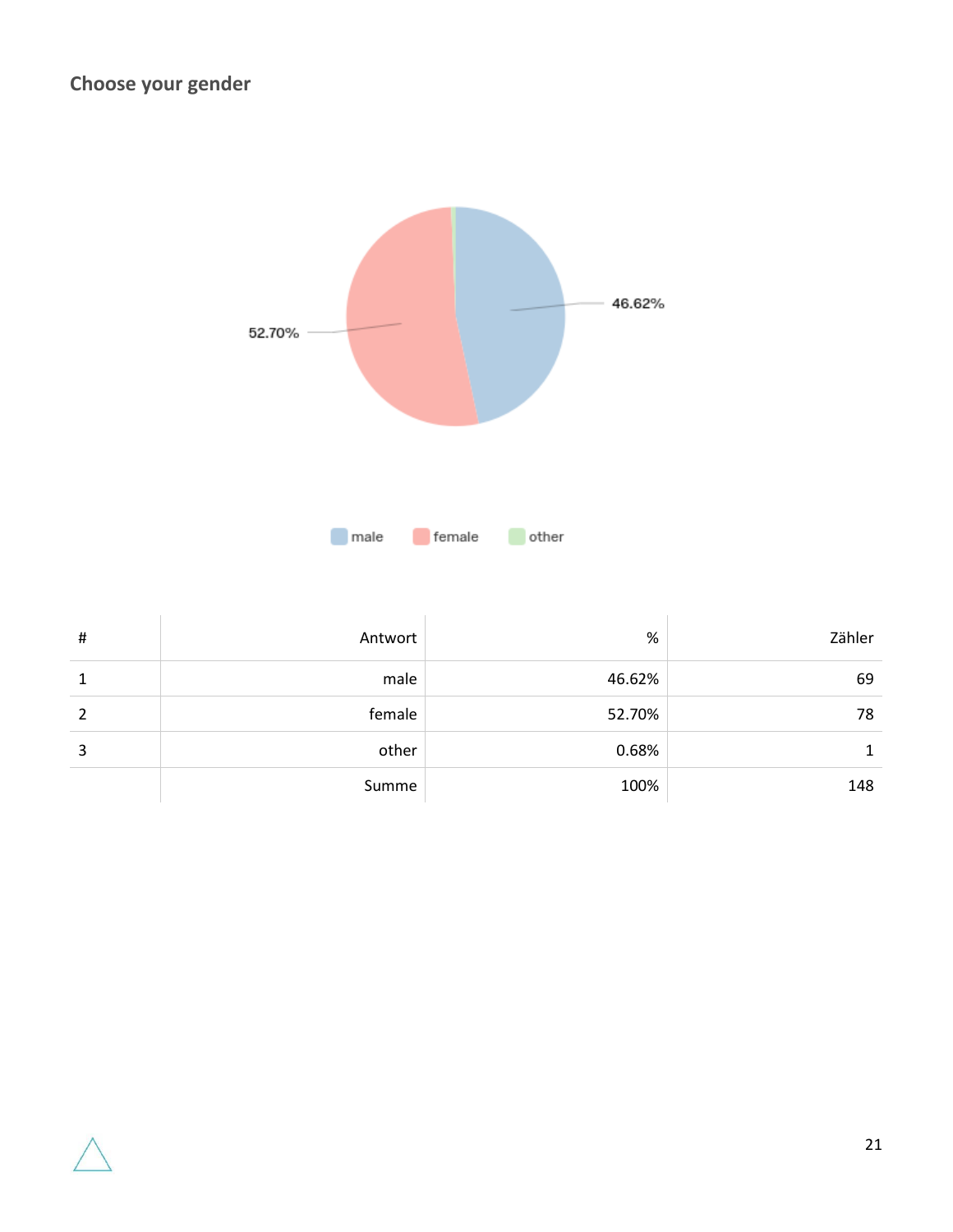

| # | Antwort     | %      | Zähler |
|---|-------------|--------|--------|
| 1 | under 18    | 0.00%  | 0      |
| 2 | $18 - 24$   | 70.27% | 104    |
| 3 | $25 - 34$   | 27.70% | 41     |
| 4 | 35 or wiser | 2.03%  | 3      |
|   | Summe       | 100%   | 148    |